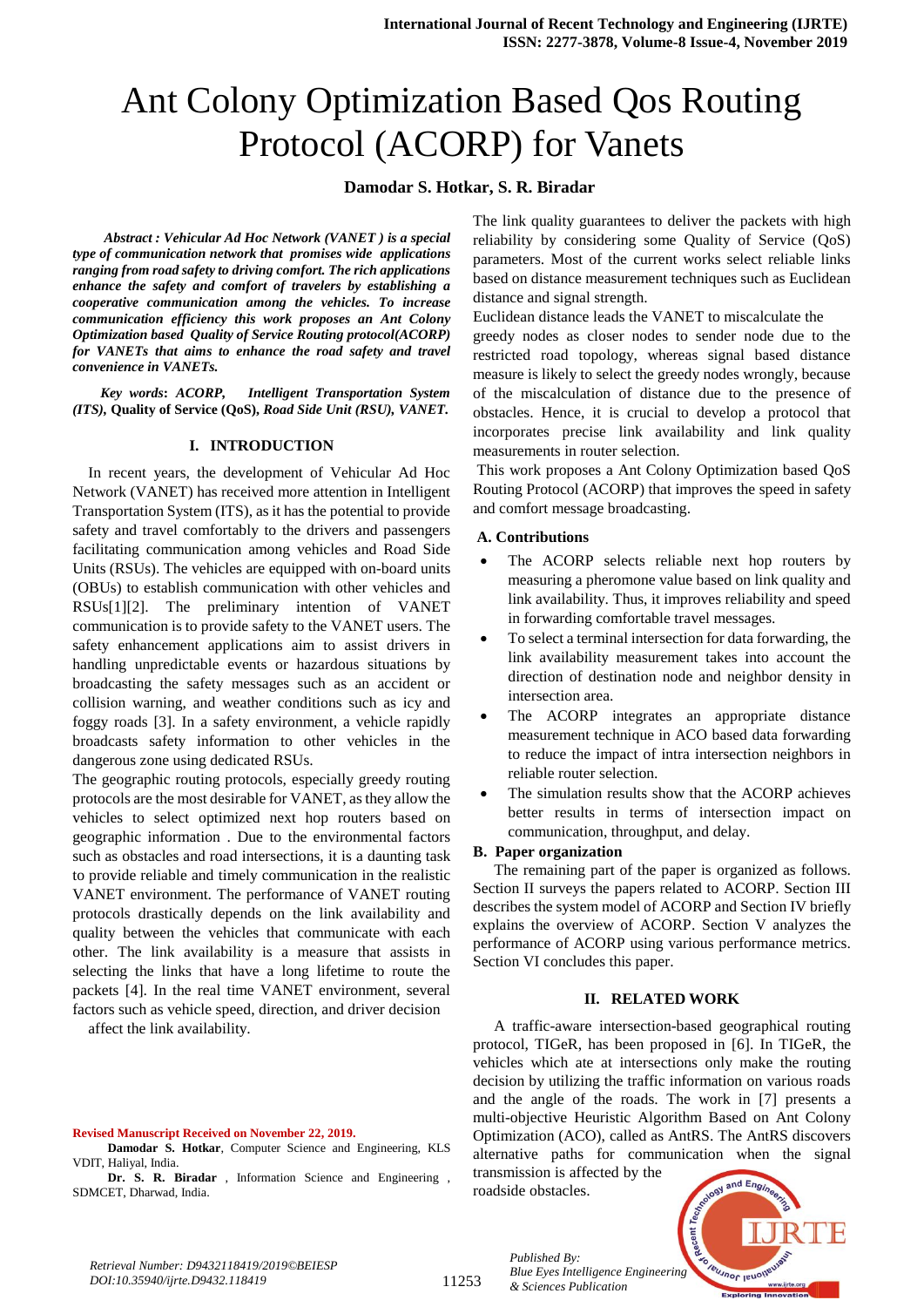A Vehicular routing protocol based on Ant Colony Optimization (VACO) has been proposed in [8]. The VACO is an adaptive multi-criteria VANET routing protocol that detects the best routing paths from a source to the destination with some quality metrics estimated regarding latency, bandwidth, and delivery ratio. The work in [9] presents a Situation Aware Multi-constrained QoS (SAMQ) routing algorithm. The SAMQ discovers feasible routes for data transmission by considering multiple QoS constraints. The SAMQ algorithm ensures routing reliability by considering both the Situation Aware (SA) algorithm with Ant Colony System (ACS). An Adaptive Routing Protocol based on QoS and vehicular Density (ARP-QD) has been proposed in [10]. The ARP-QD is an intersection-based routing protocol that establishes QoS assured routing paths by taking into account the link duration and connectivity for end-to-end data delivery. One of the straight forward and efficient methods to escalate the link stability is to determine the longest link duration. The work in [11] designs a Receive On Most Stable Group-Path (ROMSGP) algorithm that chooses the most stable routing path based on the link expiration time. The works in [12]and [13] discover high stable routing paths to avoid carry-and-forward delay. The links with good connectivity and least distance increase the number of hops in the selected stable paths, resulting in longer data delivery delay. A stable VANETs routing protocol in [14] considers the real road vehicle density to deliver the data packets with high reliability quickly. However, the real-time update of density vehicle information sustains a large amount of communication overhead, which results in its performance deterioration in large-scale VANETs. The work in [15] exploits the speed of vehicles and location information to detect relatively stable links. The work in[16] presents an intersection-based geographical routing protocol, named as connectivity-aware intersection based routing (CAIR) that aims to establish routing paths with high connectivity probability. The work in [17] proposes an Intersection-based Delay Sensitive Routing that utilizes Ant colony optimization (IDRA) for VANETs in urban environments. The IDRA establishes an optimal route between two terminal intersections and the route closest to the source and the destination vehicles. However, most of the previous works exploit the Euclidean distance and signal strength measurement to select the next-hop node. Thus it leads to unreliable data transmission. Hence, it is crucial to propose an appropriate distance measurement model to improve routing performance.

### **III. SYSTEM MODEL**

A communication graph G(N,L) can be used to represent VANET. The number of nodes N consists of vehicles (V) and Road Side Units (RSUs). The term L represents direct communication links between vehicles v1 and v2 belonging to set V. Let us assume that navigation system, digital map and GPS are inbuilt in V . Each node in N has limited communication range with the condition that the range of vehicles(V) is less than the range of  $R_{RSU}$  and also the RSU has High computational power and storage capacity than vehicles. Each vehicle communicates with an RSU in single or multi-hop fashion

Each RSU is associated with the number of vehicles V with its identity (ID) and location  $(l_v)$ . The road topology has

several intersections. The vehicles move across the straight and curved path in each lane. The distance measurement model in ACORP takes into account the intersection points to attain fast and reliable delivery of and safety and driving comfort messages.

## **IV. OVERVIEW OF ACORP**

The VANET plays a major role in providing safety and travel comfortable for the passengers. For reliable and rapid, message delivery, the ACORP integrates an ACO mechanism that measures a pheromone value based on link quality and link availability to select optimal next hop routers. The ACORP estimates the quality of links based on some QoS factors such as appropriate distance measurement, routing load on vehicles and relative speed of the vehicles. The ACORP measures the available links using node density in intersection and destination direction. Thus, the ACORP improves the reliability in safety and comfortable message delivery with acceptable delay.

Figure 1 depicts the block diagram of safety and comfortable message routing process of ACORP.



**Fig. 1. Safety and Comfortable message routing process of ACORP.** 

## **A . ACO based Optimal Router Selection**

The ACO is a metaheuristic technique that solves computational problems and optimizes the routing path selection. In the ACO algorithm, the ants random walk on a path for searching food. If the ants determine any shortest optimal path, they deposit a chemical named as pheromone along an optimal traveling path. The pheromone deposited by the ants assist future ants in selecting a better path. The ACORP exploits the advantage of ACO, and it evaluates pheromone value to the available routing paths by measuring link availability and link quality. The ACORP decides the path that has highest pheromone value as an optimal routing path.

#### **B. Terminal Intersection Selection**

To select the intersection, which provides excellent forwarding opportunity, the ACORP measures the node density and destination direction in terminal intersection selection. Thus, it leads the vehicles to send the packets early to the destination. Initially, the source node discovers the neighboring intersections to reach the destination node by updating beacons. The links between two vehicles likely to disconnect frequently when the vehicles move with high

speed in opposite directions. To avert this issue, the ACORP only selects the intersections in



*Retrieval Number: D9432118419/2019©BEIESP DOI:10.35940/ijrte.D9432.118419*

11254

*Published By: Blue Eyes Intelligence Engineering & Sciences Publication*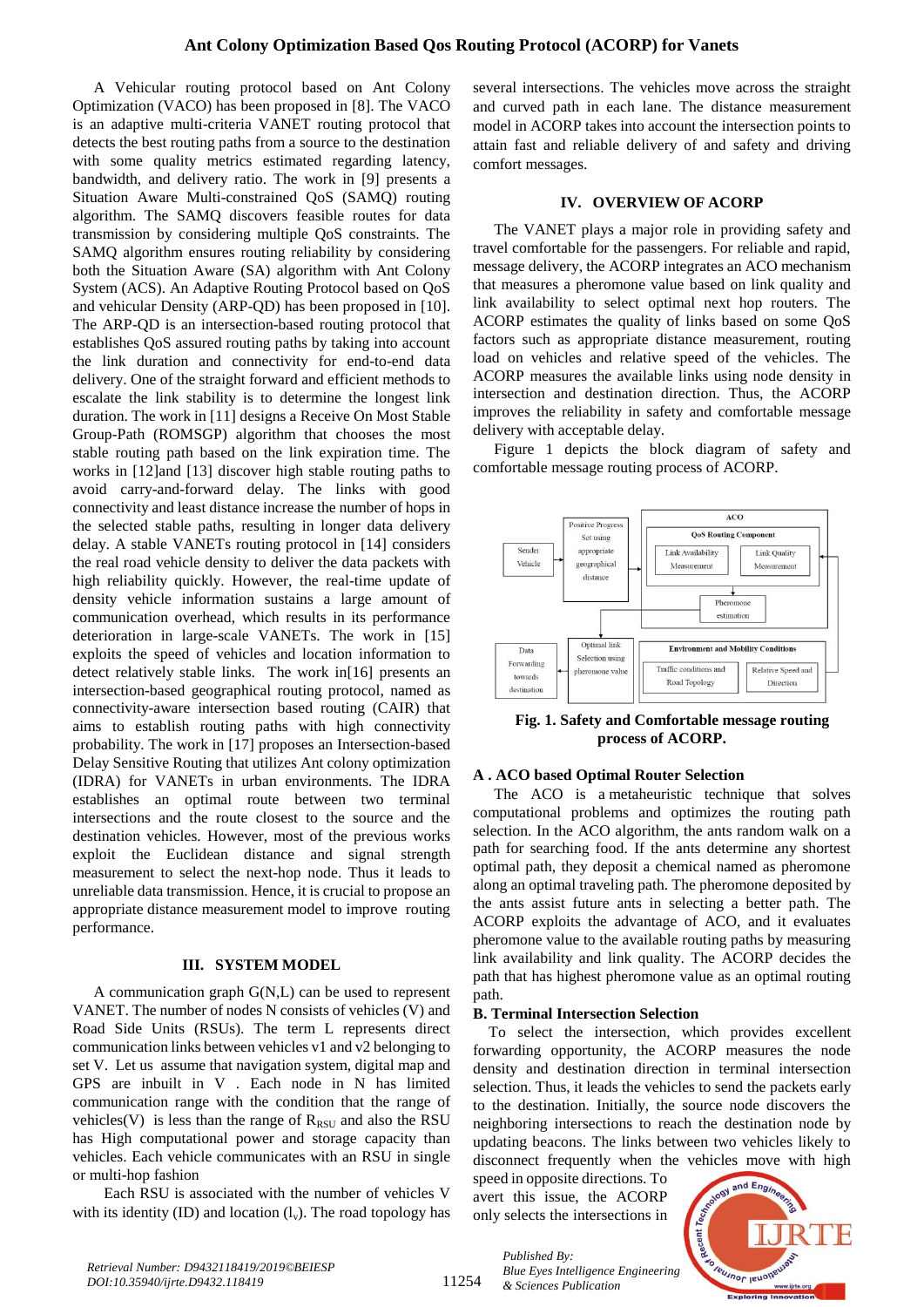which the vehicles move towards the destination node. Hence, the vehicle density in intersections varies based on road conditions. The intersections that have a low vehicle density may create a communication hole during data forwarding. To select an optimal intersection, the ACORP measures the vehicle density in the intersections that has the tremendous forwarding opportunity to diminish the communication holes in data forwarding. The ACORP measures the vehicle density over the intersections using the digital map and navigation system. Moreover, the ACORP selects a terminal intersection, which contains huge vehicle density that moves towards the destination. The mechanism of terminal intersection selection results in enhanced connectivity and thus, improves the routing reliability while reducing the end-to-end delay. The terminal intersection selection process is repeated until the terminal intersection that is closest to the destination is selected

#### **C. Appropriate Next-hop Router Selection**

Consequently, the ACORP measures the link quality to select a reliable next hop router in the direction of the optimal intersection. The ACORP considers some QoS parameters such as curve based distance measurement, relative vehicle speed, and routing load to select reliable forwarder.

## **D. Impact of Inter Intersection Neighbors on Optimal Next Hop Selection**

Greedy Geographic Routing is more appropriate for urban VANET that consists high vehicular density. Most of the existing greedy routing techniques select greedy routers based on distance measurement. The distance is measured in two ways such as Euclidean and signal strength. Euclidean distance is a straight line distance measurement metric that measures the distance between two points over a Euclidean space. The Euclidean distance measurement lacks in computing the accurate distance between two moving vehicles over real time VANET environment due to the complex road topology. For instance, in figure 2, the sourceFnode S1 wants to forward a comfortable message that comprises parking area information to the destination node D1. In VANET, each node knows its location using navigation system, and it finds the location of its neighbors by exploiting hello messages. Initially, the node S1 updates its neighbor list using hello messages and forms a positive progress set such that it contains the vehicles closer to the destination node m. The positive progress set comprises the possible routers to reach destination D1.



**Fig . 2. Optimal Next Hop Selection**

Further, node S1 measures the distance between itself and the routers (R1 and R2) in positive progress set. The S1 selects the router that has the least distance to reach the destination using Euclidean distance measurement. The Euclidean metric measures the distance between two points as a straight line, whereas the VANET road topology consist of straight and curved paths. Hence, the node S1 considers node R2 is far away from it, and it selects node R2 as r next-hop router. In real time, node R1 is far away from source S1. Moreover, the inappropriate next hop router selection degrades the routing efficiency in VANET. To overcome the issues associated with the Euclidean distance measurement, some current work exploits signal strength measurement to select appropriate next hop. In greedy routing, each node updates its neighboring nodes position using hello messages. Further, it selects a router that broadcasts a hello message with less signal strength. For instance, the source s2 node sends a request message for the location of an LPG station to node D2. It decides its positive progress set based on location information, and it selects node R3 as a router based on signal strength. Compared to node R3, node R4 lies far away from node S2. Relying on signal strength measurement lacks in considering the obstacles such as buildings and trees on roadways. Hence, it is crucial to introduce an appropriate measure to select an optimal next hop node with maximum progressive.



**Fig. 3. Appropriate Distance Measurement of ACORP**

The ACORP measures the progressive value of vehicles using a curve based distance measurement model that attempts to predict the accurate distance by considering the intersections into account. Figure 3 shows the appropriate distance measurement model of ACORP. In figure 3, the location coordinates of S1, R1, and intersection (I) are  $(x_{s1},$  $y_{s1}$ ),  $(x_{R1}, y_{R1})$ , and  $(x_I, y_I)$  respectively. The ACORP measures the progressive in terms of distance between S1 and  $R1 (D_{s1 \rightarrow R1}).$ 

$$
D_{S1\rightarrow R1} = \sqrt{(X_{S1}-X_{I})^2 + (Y_{S1}-Y_{I})^2} + \sqrt{(X_{I}-X_{R1})^2 + (Y_{I}-Y_{R1})^2}
$$
 (1)

In equation (1), the sender vehicle measures the distance from itself to each vehicle in the positive progress set. Similarly, the ACORP measures the distance between S1 and D1  $(D_{S1\rightarrow D1})$  as depicted in figure 2. Furthermore, the ACORP selects a vehicle R1 that has maximum progress to reach the destination using equation (2).

$$
D_{R1 \to D1} = D_{S1 \to D1} - D_{S1 \to R1} \tag{2}
$$

In addition to the progressive measurement, the ACORP considers some other factors such as relative vehicle speed and routing load in greedy selection for improving the routing

efficiency. The ACORP measures the relative speed as follows.

*& Sciences Publication* 

*Published By:*

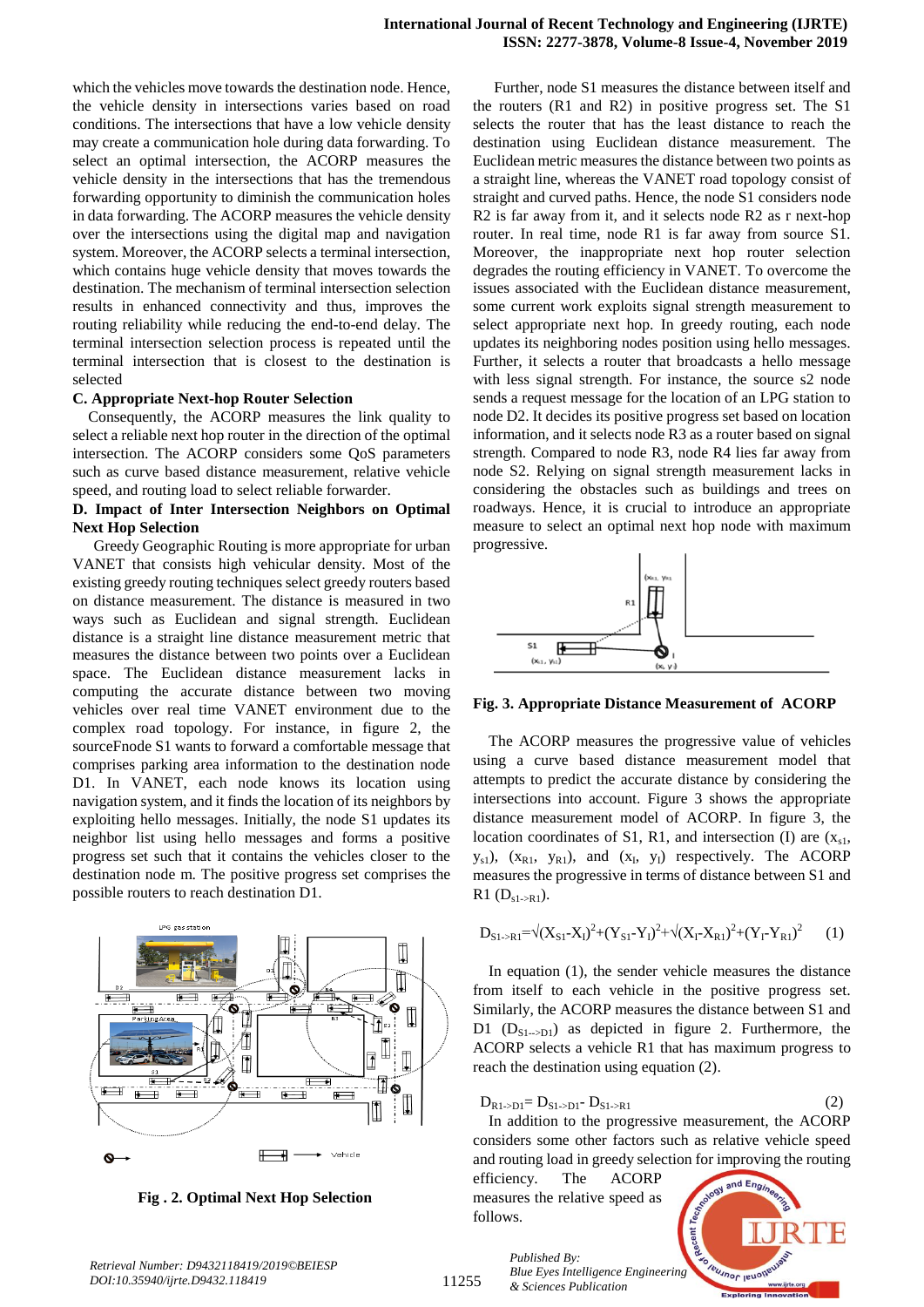$$
RS(S1, R1) = [S_{S1}(t) - S_{R1}(t)] / S_{max}
$$
 (3)

In equation (3), the term  $RS_{(S1, R2)}$  refers the relative speed of S1 and R1. The terms  $S_{S1}(t)$  and  $S_{R1}(t)$  represents the speed of vehicle S1 and R1 at t time respectively. The maximum speed is represented as  $S_{\text{max}}$ . The ACORP estimates the routing load of R1  $(L_{R1})$  using the equation (4).

$$
RL_{R1} = 1/K \tag{4}
$$

$$
F_P = R L_{R1} / (D_{S1 \to R1} * RS_{(S1,R1)})
$$
 (5)

In equation (4), the term K represents the number of flows in R1. Furthermore, the ACORP substitutes the equations (2), (3), and (4) in equation (5) to estimate the forwarding probability,  $F_p$ . A node receives high  $F_p$  when it has maximum progressive, Low relative speed, and minimum routing load. Moreover, the sender S1 selects a node that has high  $F_p$  value as an optimal greedy router and starts the packet forwarding process. The terminal intersection selection and appropriate distance measurement model of ACORP enhance the routing performance with minimum delay. Following algorithm explains the optimal router selection process of ACORP.

#### **//Optimal Router Selection//**

Aim: To select optimal router using ACO technique Input: Vehicles in Positive Progress Set

Output: Optimal Router Selection, Reliable Message Delivery

Sender vehicle, S do {

Selects terminal intersection using node density and destination direction;

Forms positive progress set using geographical information; For (all vehicles in positive progress set)

Measure  $D_{s\rightarrow R}$ ,  $RS_{(S,R)}$ , and  $RL_{R}$ ; Estimate  $F_p$  value using equation (5); Selects a high  $F_p$  vehicle as router; Initiate packet forwarding process;

}

{

### **V. PERFORMANCE EVALUATION**

The efficiency of ACORP is analyzed using Network Simulator-2 (NS-2). To analyze the performance efficiency of ACORP, it is compared with existing A Connectivity Aware intersection-based Routing in VANETs (CAIR) protocol [16].

| Table 1 shows the simulation parameter of ACORP. |  |  |  |
|--------------------------------------------------|--|--|--|
|--------------------------------------------------|--|--|--|

| <b>Simulation Parameters of OoRP</b>   |                         |  |  |
|----------------------------------------|-------------------------|--|--|
| Simulator                              | Network Simulator 2.35  |  |  |
| Number of Vehicles                     | 50,100,150,250          |  |  |
| Area                                   | $2000m \times 2000m$    |  |  |
| <b>Communication Range of Vehicles</b> | 250m                    |  |  |
| Communication Range of RSU             | 500 <sub>m</sub>        |  |  |
| Interface Type                         | Phy / WirelessPhy       |  |  |
| Mac Type                               | IEEE 802.11p            |  |  |
| Queue Type                             | Droptail /PriorityOueue |  |  |
| Queue Length                           | 50 packets              |  |  |

| Antenna Type             | Omni Antenna       |
|--------------------------|--------------------|
| Propagation Type         | Nakagami           |
| <b>Routing Protocol</b>  | <b>ACORP, CAIR</b> |
| <b>Transport Agent</b>   | <b>UDP</b>         |
| <b>Application Agent</b> | <b>CBR</b>         |
| <b>Simulation Time</b>   | 1000 seconds       |

## **A. Performance Metrics**

The efficiency of the ACORP is measured using some performance metrics such as Impact of Intersection on Communication, Throughput, AND Delay.

**The impact of the Intersection of Communication**: It refers the impact of intersection on communication delay.

**Throughput**: It is the rate of data delivery at the destination vehicle.

**Delay:** It is the total time taken by a packet to reach the destination



**Fig 4. NISD Vs Intersection Influence on Communication**

Figure 4 depicts the comparative results of intersection influence on communication obtained by varying the Number of Intersections between Source and Destination (NISD). From figure 4, the ACORP and CAIR escalate the intersection influence on communication, when increasing the NISD from low to high. It is because of the huge number of intersections which increases the distance between source and destination, resulting in a significant communication delay. For instance, the ACORP rises the intersection impact on communication by 61.9%, when the NISD is varied from 0 to 4. However, the intersection influence on the communication of ACORP is minimum, compared to existing CAIR. The reason is that the Euclidean distance measurement in CAIR lacks to consider the intersections into account when selecting the relayer nodes. Thus, it increases the number of hops and leads to packet loss or delay in communication. Furthermore, the appropriate distance measurement in ACORP reduces the delay by considering the impact of intersections of communication. For example, the ACORP and CAIR attain 0.0762 Sec and 0.1396 Sec of intersection impact on communication respectively, when the NISD is 4.



11256

*Published By:*

*& Sciences Publication*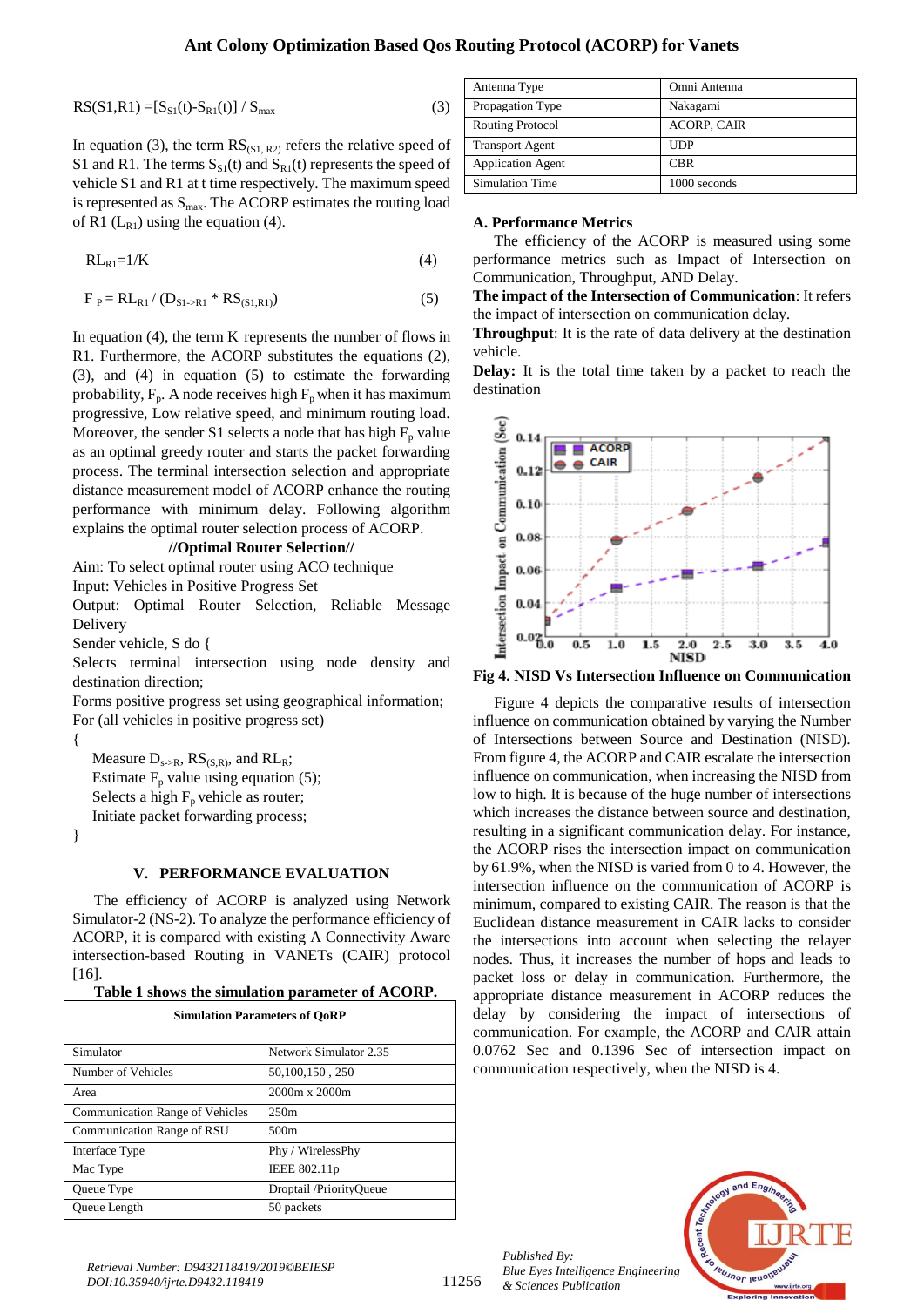

**Fig 5. Vehicle Density Vs Throughput**

Figure 5 compares the results of throughput of both ACORP and CAIR protocols by varying the vehicle density from low to high. Both protocols diminish the throughput with increasing vehicle density. The reason behind this that the number of flows involved is high in the communication under high-density scenario and thus, it improves the throughput of both protocols. For example, the ACORP decreases the throughput by 91.7%, when varying the vehicle density from 50 to 250. However, the ACORP attains higher throughput than CAIR, as it selects the routers based on three factors such as progressive, relative speed, and routing load. The Euclidean distance based router selection in CAIR is likely to lead to select an inappropriate router with high routing load. Thus, it increases the number of hops and decreases the throughput of CAIR. Moreover, the optimal router selection process of ACORP maximizes the throughput by 48.4%, compared to CAIR, when the vehicle density is 50.



Figure 6 demonstrates the delay results of ACORP and CAIR by varying the vehicle speed from low to high. Both protocols extend the delay with increasing vehicle speed. For instance, the ACORP increases the delay by 54.5%, when the vehicle speed is increased from 10 m/s to 30 m/s. However, the delay of ACORP is minimized, when compared to the existing CAIR protocol. The reason is that the ACORP includes the relative speed as a parameter in router selection and thus, it reduces the delay in packet delivery. On the contrary, the CAIR reduces the impact of vehicle speed on communication by allowing a current node to carry and forward the data packets when it moves into the communication range of other nodes. Thus, it reduces the delay in data forwarding under low mobility scenario. However, the ACORP outperforms the CAIR under high mobility scenario by selecting the most relative speed vehicle as a router. For example, the ACORP and CAIR obtain 0.0682 Sec and 0.0962 Sec of delay respectively under high mobility scenario.

### **VI. CONCLUSION**

This work has proposed a ACORP protocol for VANET The ACO improves the terminal intersection selection accuracy by considering both destination direction and vehicle density. Further, the appropriate distance measurement in ACORP enhances the router selection efficiency and reduces the communication delay in safety and comfortable message delivery. The additional factors such as relative speed and routing load considered in router selection reduce the impact of packet loss in VANET. Moreover, the ACORP improves safety and travel comfort in VANET. The simulation results demonstrate the efficiency of ACORP by comparing it with the existing CAIR protocol. The ACORP maximizes throughput by 48.4% and reduces the intersection impact on communication by 45.4%, when compare CAIR .

#### **REFERENCES**

- **1.** Zeadally, S., Hunt, R., Chen, Y. S., Irwin, A., & Hassan, A., "Vehicular ad hoc networks (VANETS): status, results, and challenges", Telecommunication Systems, Vol.50, No.4, pp. 217-241, 2012
- **2.** Al-Sultan, S., Al-Doori, M. M., Al-Bayatti, A. H., & Zedan, H., "A comprehensive survey on vehicular Ad Hoc network", Journal of network and computer applications, Vol. 37, pp. 380-392, 2014
- **3.** Siddharth Shelly and A. V. Babu, "Link Reliability Based Greedy Perimeter Stateless Routing for Vehicular Ad Hoc Networks", International Journal of Vehicular Technology, 2014
- **4.** G. Yan, D. Rawat, and B. Bista, "Provisioning vehicular ad hoc networks with quality of service", International Journal of Space-Based and Situated Computing, Vol. 2, No. 2, pp.104–111, 2012
- **5.** S. Bitam and A. Mellouk, "Qos swarm bee routing protocol for vehicular ad hoc networks", In Process IEEE International Conference on Communications, pp. 1–5, 2011
- **6.** Tavakoli, Rasool, and Majid Nabi, "TIGeR: A Traffic-Aware Intersection-Based Geographical Routing Protocol for Urban VANETs", In Vehicular Technology Conference (VTC Spring) IEEE, pp. 1-5, 2013
- **7.** Silva, Rodrigo, Heitor Silvério Lopes, and Walter Godoy, "A heuristic algorithm based on ant colony optimization for multi-objective routing in vehicle ad hoc networks", In Computational Intelligence and 11th Brazilian Congress on Computational Intelligence, pp. 435-440, 2013
- **8.** G. Li and L. Boukhatem, "Adaptive vehicular routing protocol based on ant colony optimization", In Process IEEE International Workshop on Vehicular Ad Hoc Networks, pages 95–98, 2013
- **9.** Hashem Eiza, Mahmoud, Thomas Owens, Qiang Ni, and Qi Shi, "Situation-aware QoS routing algorithm for vehicular ad hoc networks", Vehicular Technology IEEE Transactions, Vol. 64, No. 12 pp. 5520-5535, 2015
- **10.** Sun, Yongmei, Shuyun Luo, Qijin Dai, and Yuefeng Ji, "An adaptive routing protocol based on qos and vehicular density in urban VANETs", International Journal of Distributed Sensor Networks, pp. 5, 2015
- **11.** T. Taleb, E. Sakhaee, A. Jamalipour, K. Hashimoto, N. Kato, and Y. Nemoto, "A stable routing protocol to support its services in vanet networks", IEEE Transaactions on Vehicular Technology, Vol. 56, No. 6, pp. 3337–3347, 2007
- 12. C. Rezende, R. W. Pazzi, and A. Boukerche, "Enhancing path stability towards the provision of multimedia support in vehicular ad hoc networks", in Proceedings of the IEEE International Conference on Communications (ICC), pp. 1–5, 2010
- 13. Q. Yang, A. Lim, and P. Agrawal, "Connectivity aware routing in vehicular networks", in Proceedings of the IEEE Wireless Communications and Networking Conference (WCNC), pp. 2218–2223, 2008



*Retrieval Number: D9432118419/2019©BEIESP DOI:10.35940/ijrte.D9432.118419*

*Published By: Blue Eyes Intelligence Engineering & Sciences Publication*